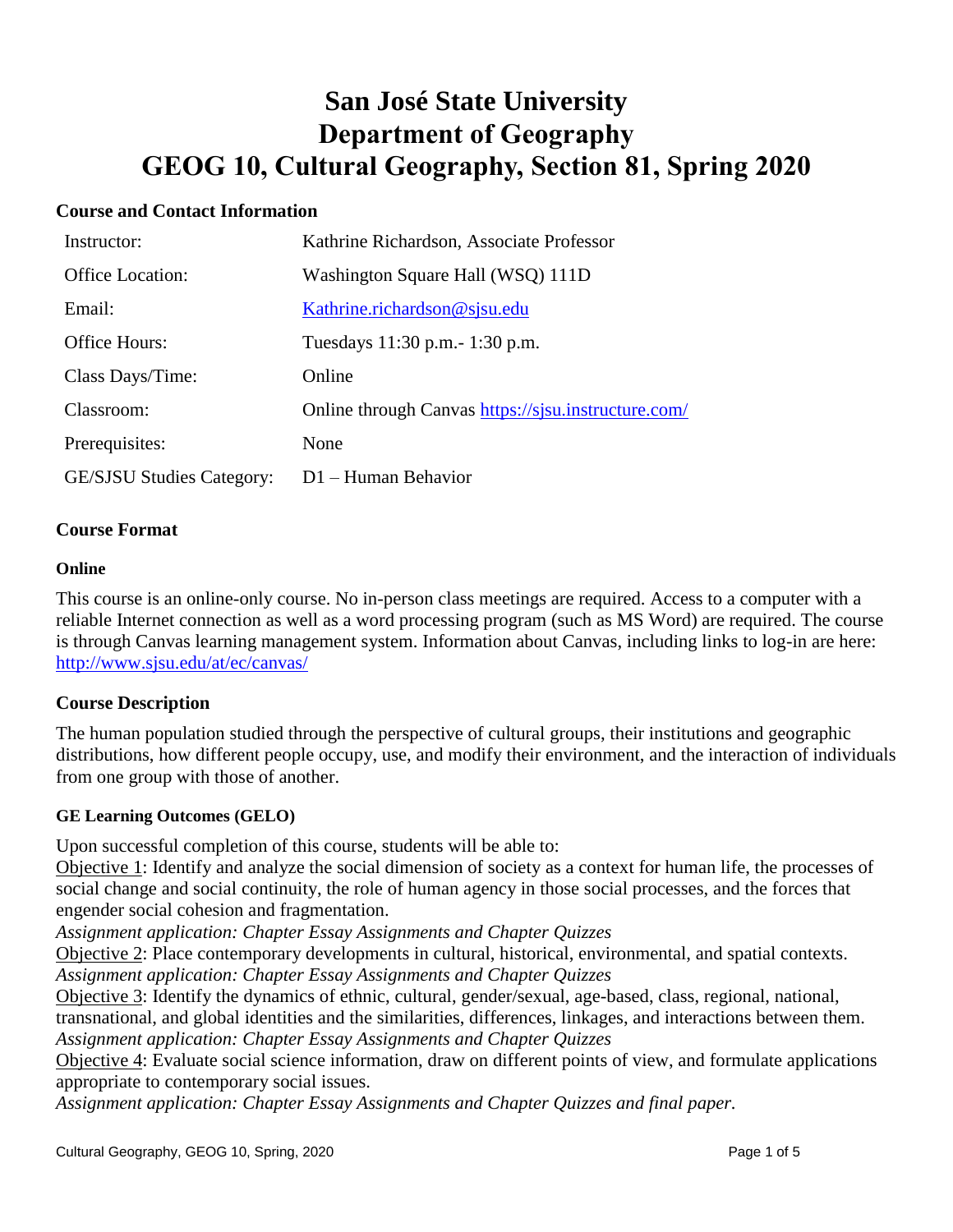Objective 5: Compare and contrast two or more ethnic groups, cultures, regions, nations, or social systems. *Assignment application: Summary and Review Assignments and Chapter Quizzes* 

#### **Course Learning Outcomes (CLO)**

Upon successful completion of this course, students will be able to:

CLO 1 - To understand and apply the key geographic themes, such as location, place, region, movement, and human-environment interaction

CLO 2 - To understand and analyze explore the spatial forms of social, economic, cultural, and political processes

CLO 3 – To develop geographical skills and knowledge applicable to better understanding and analyzing local, national, and world events and issues, and place contemporary developments in cultural, historical, environmental, and spatial context

## **Required Texts/Readings (Required)**

#### **Textbook**

Rubenstein, James, The Cultural Landscape: An Introduction to Human Geography, 13<sup>th</sup> Edition, Pearson. E-Text, ISBN# 9780135209608

#### **Other technology requirements / equipment / material**

Access to a computer and reliable Internet source as well as a word processing program (such as MS Word) are required.

#### **Course Requirements and Assignments**

We will be covering seven chapters (Chapter 1-6 and Chapter 9) in the assigned text, and you will be expected to read and understand the materials. Thus, you will have a writing (short essay) assignment for each chapter and a 15 question quiz (with hints) at the end of each chapter. Please remember that there is a 5% penalty per day for assignments (including quizzes) that are submitted after the deadline. Thus, I would strongly suggest to please work ahead of the due dates to complete the work and allow for any potential issues at the last minute. It is suggested that students have a readily available back-up computer and Internet source such as the library or a friend's computer to use in case theirs is not working. Oh, and please address me as Dr. Richardson.

- 1. Chapter Essay Assignments: (10 points each 70 point total). These assignments will cover the main context of each chapter we cover. There will usually be 2 to 4 questions that you will need to answer (in writing, approximately 1-2 pages of text - 12pt font) and submit via canvas every other week during the duration of the class. More details can be found on Canvas.
- 2. Chapter Quizzes (15 pts each 105 points total). At the end of every chapter we cover, you will be responsible for taking an on-line quiz of 15 questions. (There is a very helpful "hint" button for every question, so you will have ample opportunity to do your best with each question.) Once you are done taking each quiz, you will submit it to me via Canvas for grading.
- 3. Course Reflections Research Paper (25 points total) The paper of a minimum of 1500 words is required for this course. It is an assignment that I will distribute with instructions in early April, and it is due on Friday, May . It will be submitted through Canvas learning management system for a maximum of 25 points. Detailed instructions and guidelines will posted in the Canvas online classroom.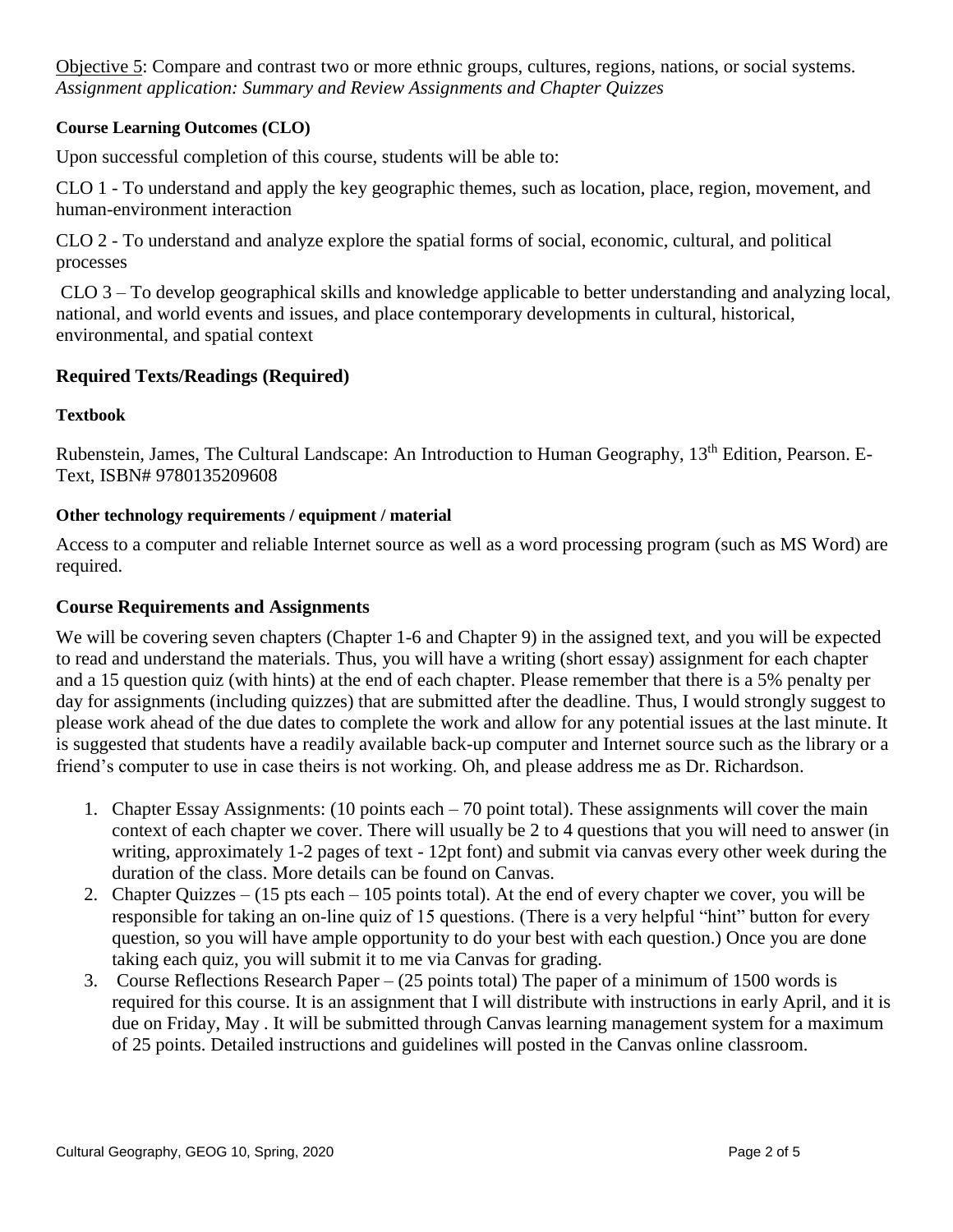4. Extra Credit Assignments: (14 possible points total) Each Chapter that we will cover has at least several BBC documentaries or related material that help provide interesting context to the material covered. Thus, for a maximum of 2 extra credit point possible per chapter, you may watch up to two of these documentaries or related materials, answer a few questions, and submit it to me for one point per documentary/related material.

Please remember that success in this course is based on the expectation that students will spend, for each unit of credit, a minimum of 45 hours over the length of the course (normally three hours per unit per week) for instruction, preparation/studying, or course related activities, including but not limited to internships, labs, and clinical practica. Other course structures will have equivalent workload expectations as described in the syllabus.

For more information see: [University Syllabus Policy S16-9](http://www.sjsu.edu/senate/docs/S16-9.pdf) at http://www.sjsu.edu/senate/docs/S16-9.pdf. Office of Graduate and Undergraduate Programs' [Syllabus Information](http://www.sjsu.edu/gup/syllabusinfo/) web page at http://www.sjsu.edu/gup/syllabusinfo/

#### **Final Examination or Evaluation**

The final exam will be online and based on course materials from Chapter 9 of the required online text.

# **ASSIGNMENTS AND GRADING POLICY**

- 1. Overall graded course requirements total 200 points. There is no "curve" for this course. Pluses and minuses are given. You receive the grade you earn through your own work and the effort you put into the class.
- 2. There are 7 Chapter Essay Assignments and each assignment is worth 10 points. (70 points total)
- 3. There are 7 Quizzes, which includes your final exam (Chapter 9). Each is worth 15 points. (105 points total)
- 4. There is one research reflections paper, which help fulfill the Core GE writing requirement and allow you to develop analytical skills. The minimum word count for the paper is  $1500$  words  $\sim$  3-4 pages with a 12 point font. It is worth 25 points. Details for this paper will be provided later in the term. (25 point total)
- 5. Final Exam: (15 points) This is the material covered for Chapter 9, and it is due at 7:30 p.m. on Thursday, May 14, 2020.

## **Please remember that this course must be passed with a C or better as a CSU graduation requirement.**

| UTUU DUU       |                     |                |                     |  |
|----------------|---------------------|----------------|---------------------|--|
| <b>Percent</b> | <b>Letter Grade</b> | <b>Percent</b> | <b>Letter Grade</b> |  |
| 95-100         | A                   | 77-79          |                     |  |
| 90-94          | A-                  | 74-76          |                     |  |
| 87-89          | B+                  | 70-73          |                     |  |
| 84-86          |                     | 60-69          |                     |  |
| 80-83          | В-                  | $<$ 60         |                     |  |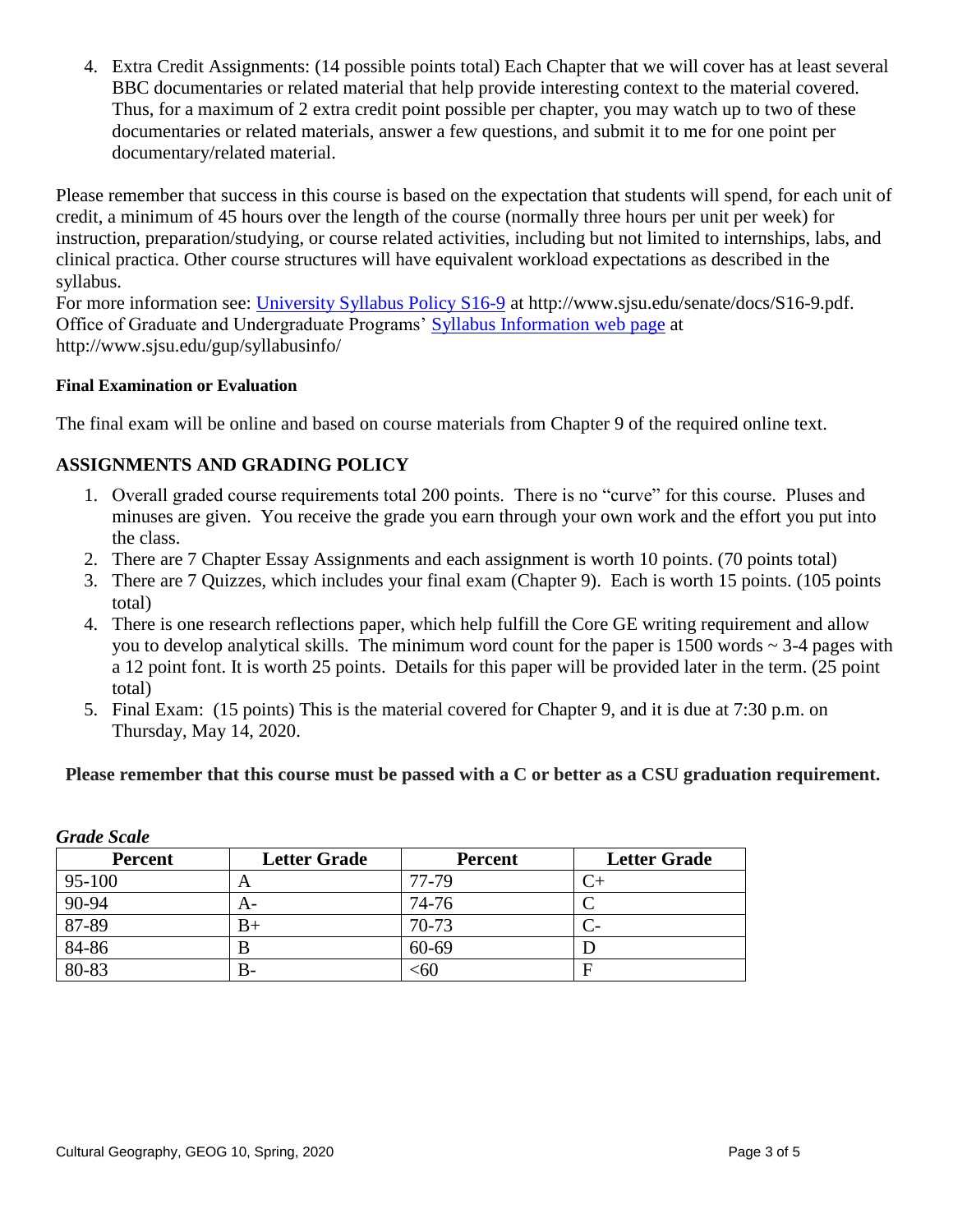# **University Policies (Required)**

Per University Policy S16-9, university-wide policy information relevant to all courses, such as academic integrity, accommodations, etc. will be available on Office of Graduate and Undergraduate Programs' [Syllabus](http://www.sjsu.edu/gup/syllabusinfo/)  [Information](http://www.sjsu.edu/gup/syllabusinfo/) web page at http://www.sjsu.edu/gup/syllabusinfo/"